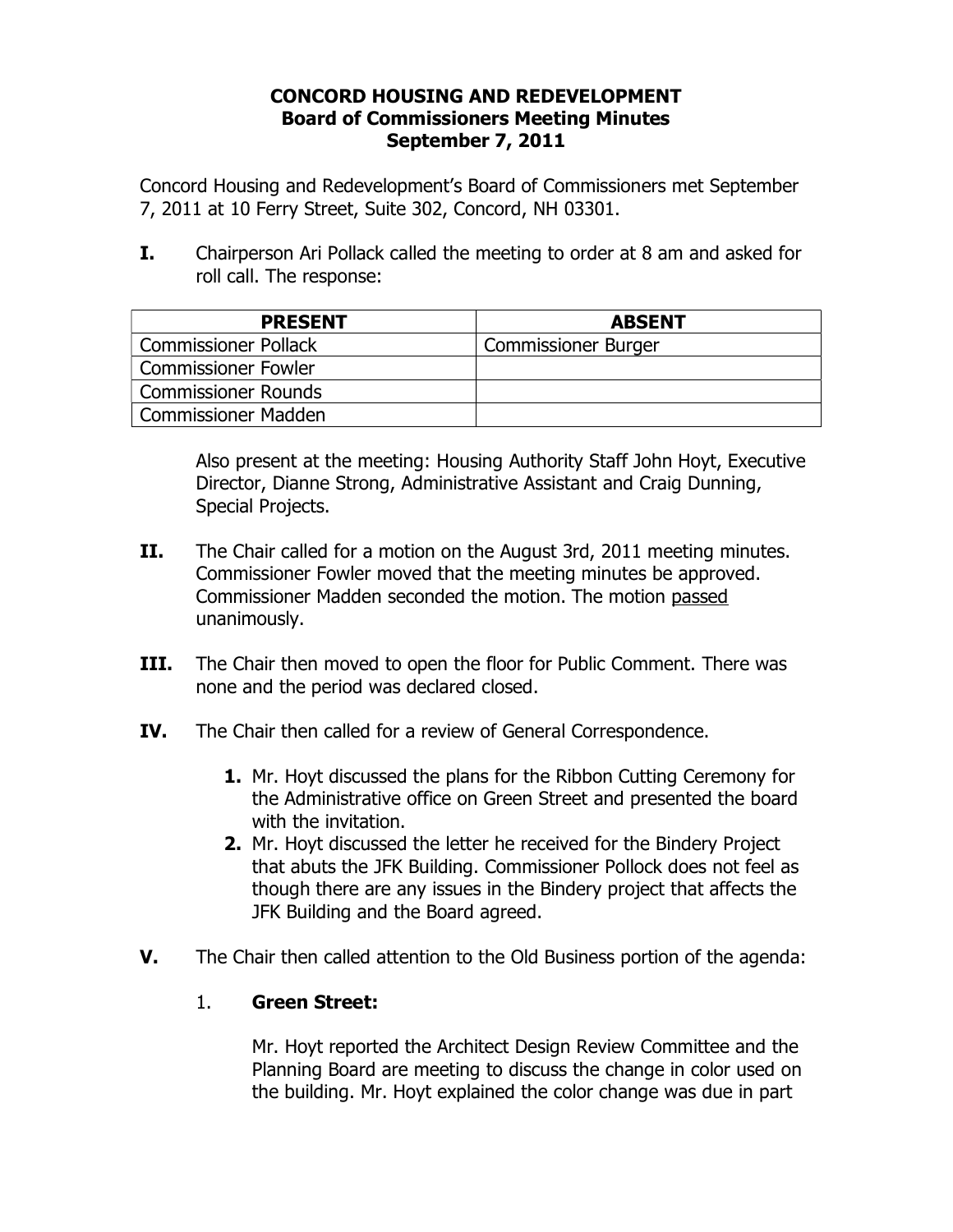to the inability to match the exact color of the original building. This situation was created when the value engineering removed hardi plank from the project. When that color could not be replicated Mr. Hoyt specked in the colors approved by the Board in October 2010. The Architect Review will be meeting on 9/13/11 at 8:30 am and the Planning Board will meet on 9/21/11. If all is approved we should have the Occupancy permit on 10/1/11.

### 2. **Pitman Place:**

Craig Dunning discussed the progress of work being done. Mr. Dunning stated that the Community Room area will be completed by  $9/16/11$  and on December  $1<sup>st</sup>$ , 2011 the whole project will be complete.

### 3. **Village Street:**

Mr. Hoyt updated the board on the Village Street property. He confirmed earlier hearsay sentiment of the City Councilors in that Ward that reflected they did not want "federal money" involved and they did not want "Section 8" in that property. After discussion the Board agreed to look for other opportunities.

#### 4. **Capital Fund Projects:**

Mr. Dunning updated the Security Camera project for both the JFK and Crutchfield buildings. The cameras are currently being installed in the JFK building. Before activation Staff will educate and inform residents and the Police Department on policies and procedures related to the cameras. Crutchfield cameras will be installed after the Pitman Place project is complete (December  $1<sup>st</sup>$ ).

There was no other Old Business to be discussed and the period was declared closed.

**VI.** The Chair then called attention to the New Business portion of the agenda:

#### **1. Resolution #1275:**

Mr. Hoyt followed up a unanimous email vote authorizing the expenditure of funds with Pest Control Services for services at Jennings Drive. The process appears effective and he believes that the extent of the problem has been severely curtailed; Staff and JP Pest Services still need to do continuous and ongoing monitoring.